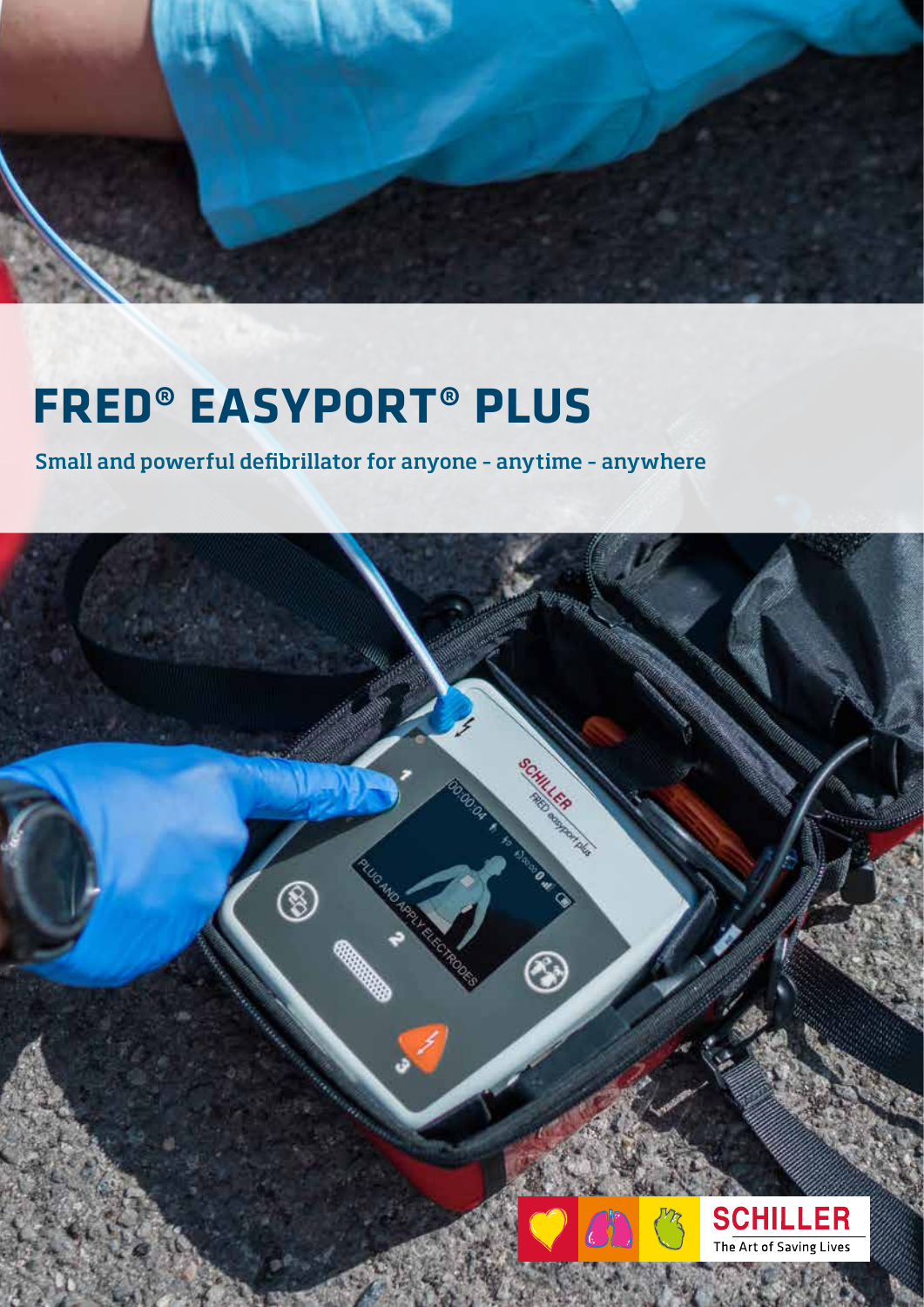# FRED® EASYPORT® PLUS

The ideal companion on the go

FRED® easyport® plus, the pocket-size defibrillator, fits easily into every doctor's bag and emergency kit. It is the ideal companion during any intervention.





#### **IT CONCERNS ALL OF US**

Every year, more than 7 million people fall victim to a sudden cardiac arrest worldwide. A sudden cardiac arrest can hit anyone, anywhere and at any time.

Defibrillation delivers electrical energy to the heart, restoring a proper heart rhythm. A defibrillator in combination with well-performed chest compressions is the only therapy that can save a patient's life.

#### **EASY TO CARRY**

As a pocket-size defibrillator, the FRED easyport plus weighs only 780 grams and combines small size with great functionalities.

# **SHOCK AS SOON AS IT IS REQUIRED**

International guidelines emphasise the importance of minimising the delay in shock delivery.

To reduce this delay, the FRED easyport plus has a quick analysis system and loads the required energy systematically so that the shock can be delivered as soon as the device recommends it.

#### **ADAPTED TO ANY USER**

The FRED easyport plus is suitable for frequent as well as non frequent users. It can be operated with a rechargeable or a disposable battery. The external charger can charge two batteries simultaneously.

### **CPR FEEDBACK**

Defibrillation alone is not enough. To maintain a good supply of oxygen to the organs, cardiopulmonary resuscitation (CPR) needs to be performed correctly to restore a proper blood flow.

The FRED easyport plus helps you to achieve highest efficiency in chest compressions by:

- : indicating the correct depth, frequency and recoil\*
- setting a regular rhythm through the metronome

When using the ARGUS LifePoint sensor, the rescuer benefits from audio and visual assistance through on-screen colour-coded messages while performing chest compressions.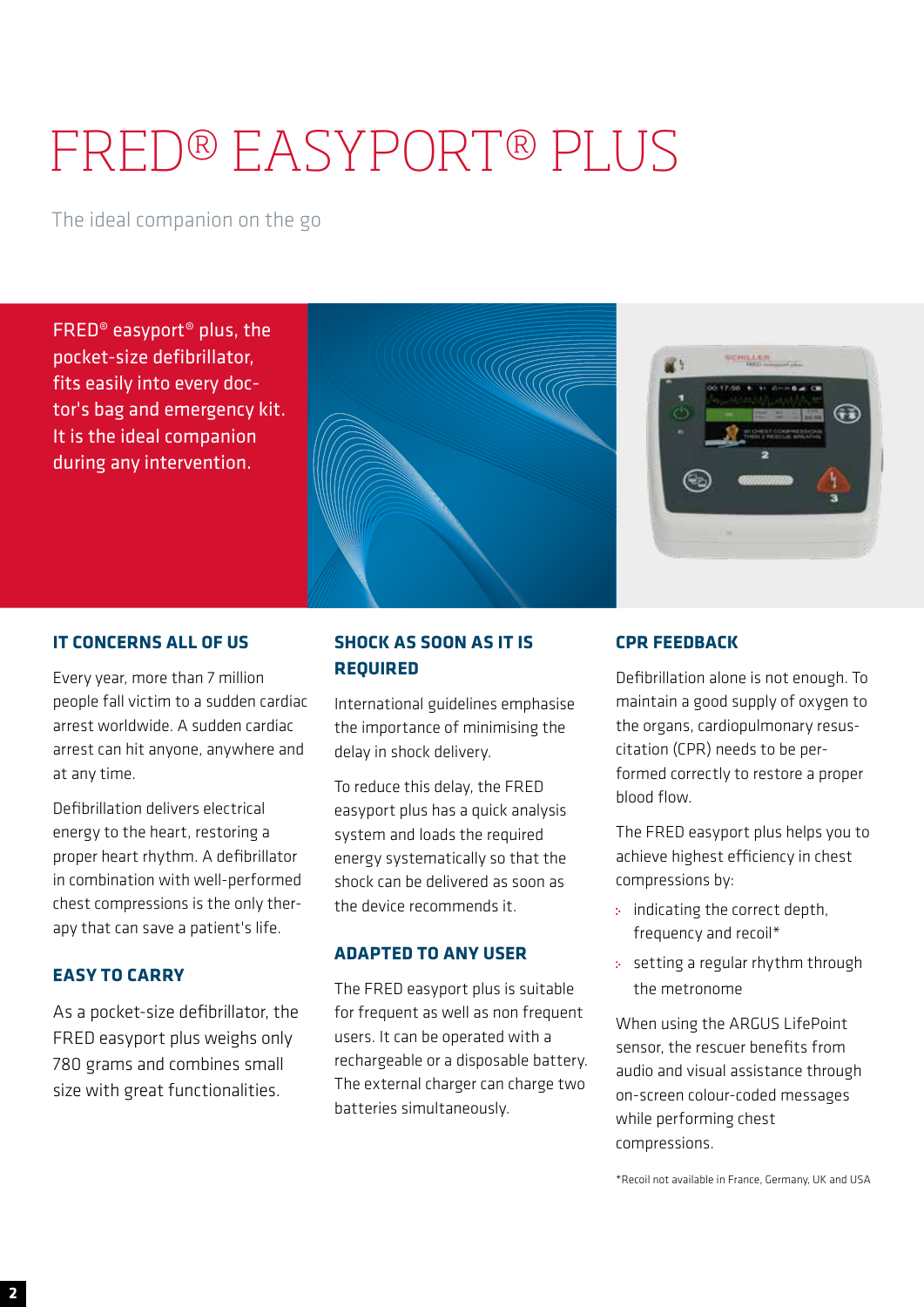







## **INFORMATION TRACKING**

The FRED easyport plus records intervention data, allowing doctors and emergency physicians to get a better overview of the patient's situation.

- $\therefore$  CPR quality
- ECG curve
- **:** Impedance curve
- Events

# **INFORMATION RETRIEVAL**

Thanks to USB and Bluetooth functionalities, saved files can easily be reviewed and managed by SCHILLER's data management solution SEMA.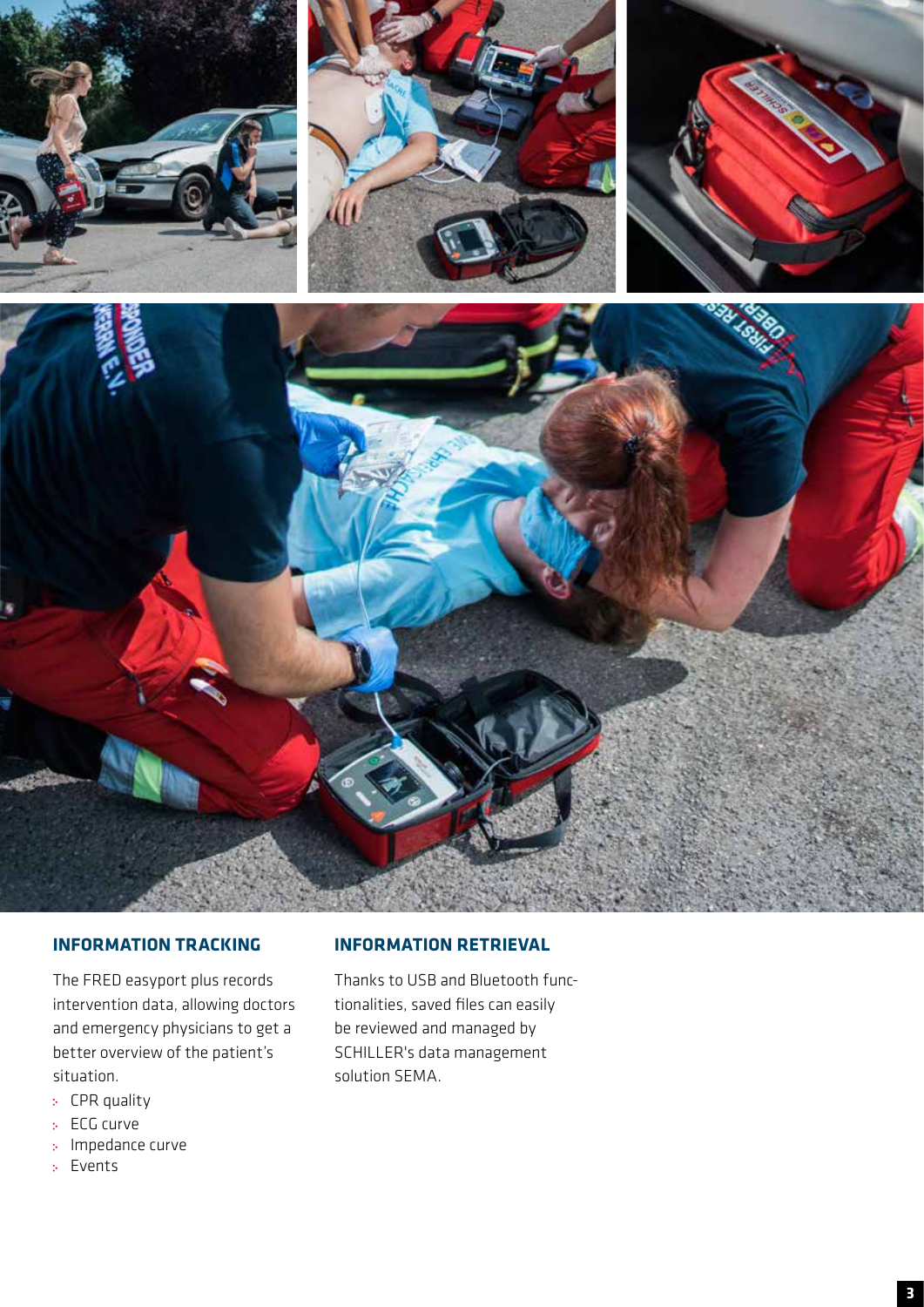# **FIND THE DEVICE THAT SUITS YOU**

The FRED easyport plus is available in three versions to fit the different user levels.



#### **AED FIRST**

The FRED easyport plus semiautomatic AED with its grey cover requires the rescuer's confirmation to deliver a shock.

An ECG curve can be displayed on the large LCD colour screen.

Suitable for first responders.



#### **AED AUTO**

The fully automatic FRED easyport plus does not require any action from the rescuer. After the heart rate analysis, the device determines whether a shock is necessary. If it is, the shock is delivered automatically.

An ECG curve can be displayed on the large LCD colour screen.

Suitable for trained lay responders.



## **AED MANUAL**

Distinguishable by its red cover, the manual FRED easyport plus allows doctors and paramedics to switch to manual override. Thanks to the ECG display, healthcare professionals can determine if a shock is necessary.

Suitable for physicians.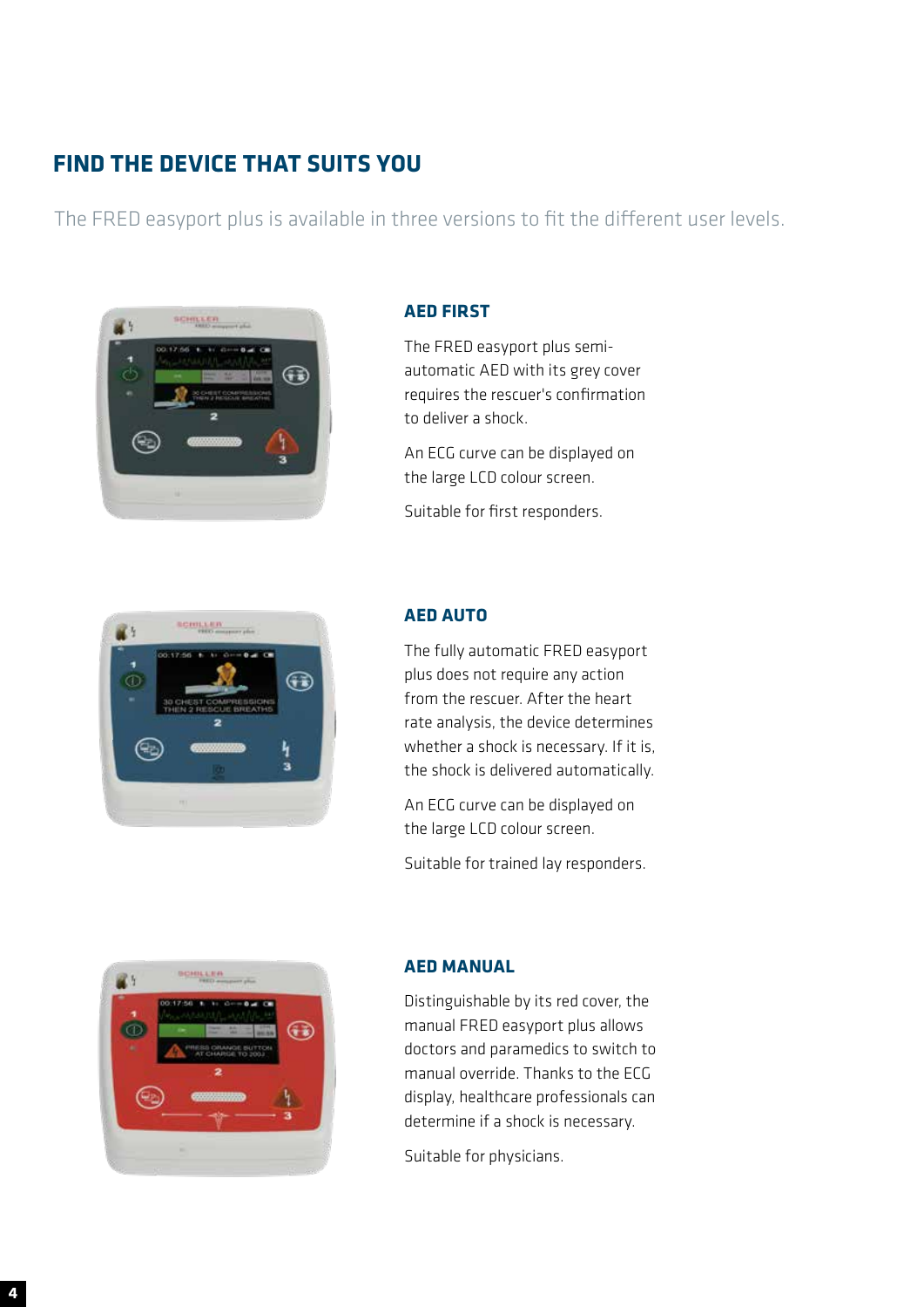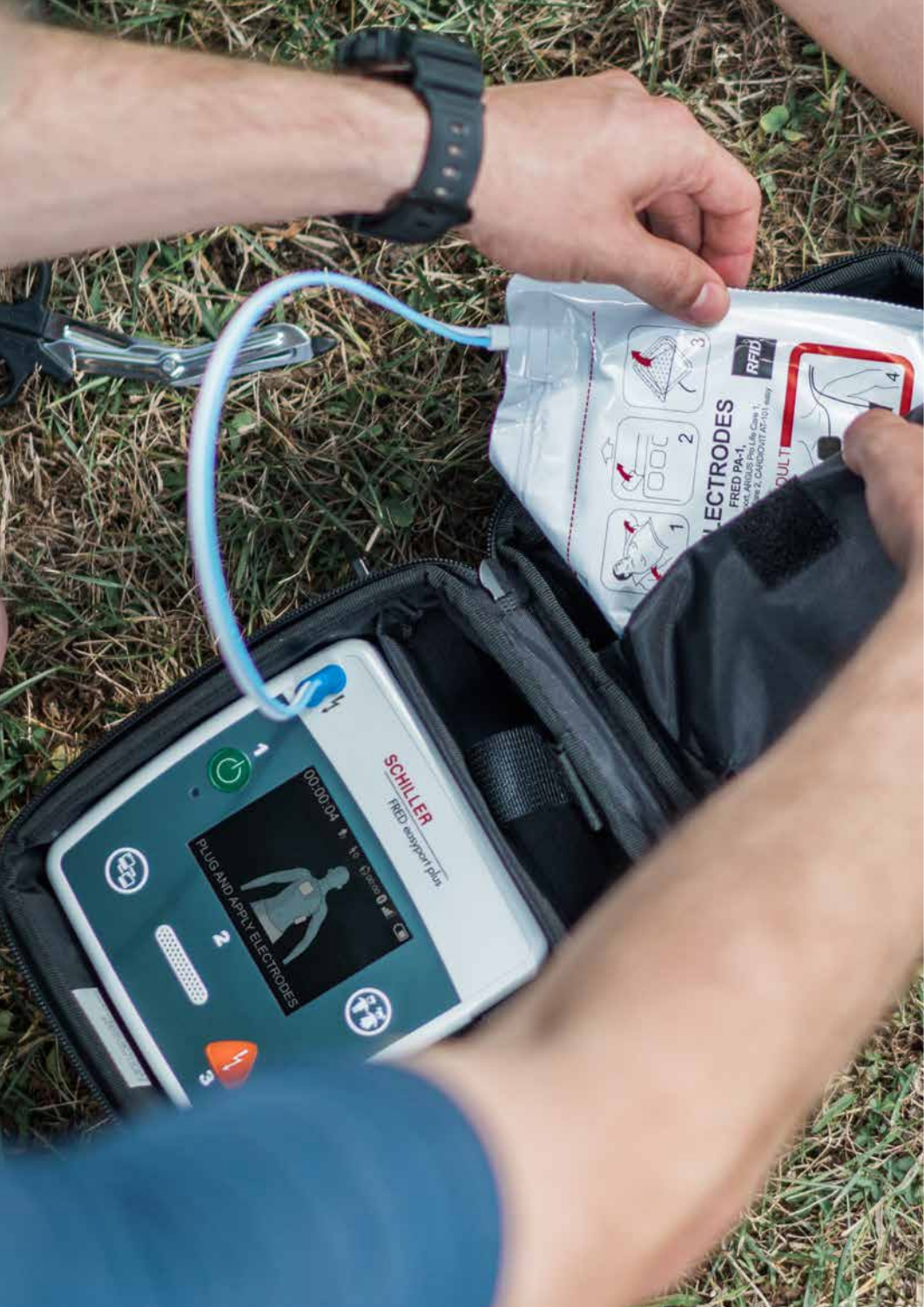#### **SMALL AND POWERFUL**

The FRED easyport plus weighs only 780 grams and delivers shocks of up to 200 joules. The Multipulse Biowave® technology ensures an effective and safe defibrillation shock while minimising damage to the myocardium.

#### **GAIN PRECIOUS SECONDS**

The defibrillation electrodes are pre-connected for a quick application on the patient's chest. Heart rate analysis starts right away to reduce time until the shock is delivered.

#### **ALWAYS READY**

The FRED easyport plus performs regular automatic self-tests to ensure it works correctly. Its status is indicated by the flashing on/off button.

#### **DATA TRANSMISSION TO SEMA**

Intervention data can be sent via USB or Bluetooth for review by healthcare professionals.



### **DESIGNED TO LAST**

With IP44 classification, the FRED easyport plus resists entry of splashing water.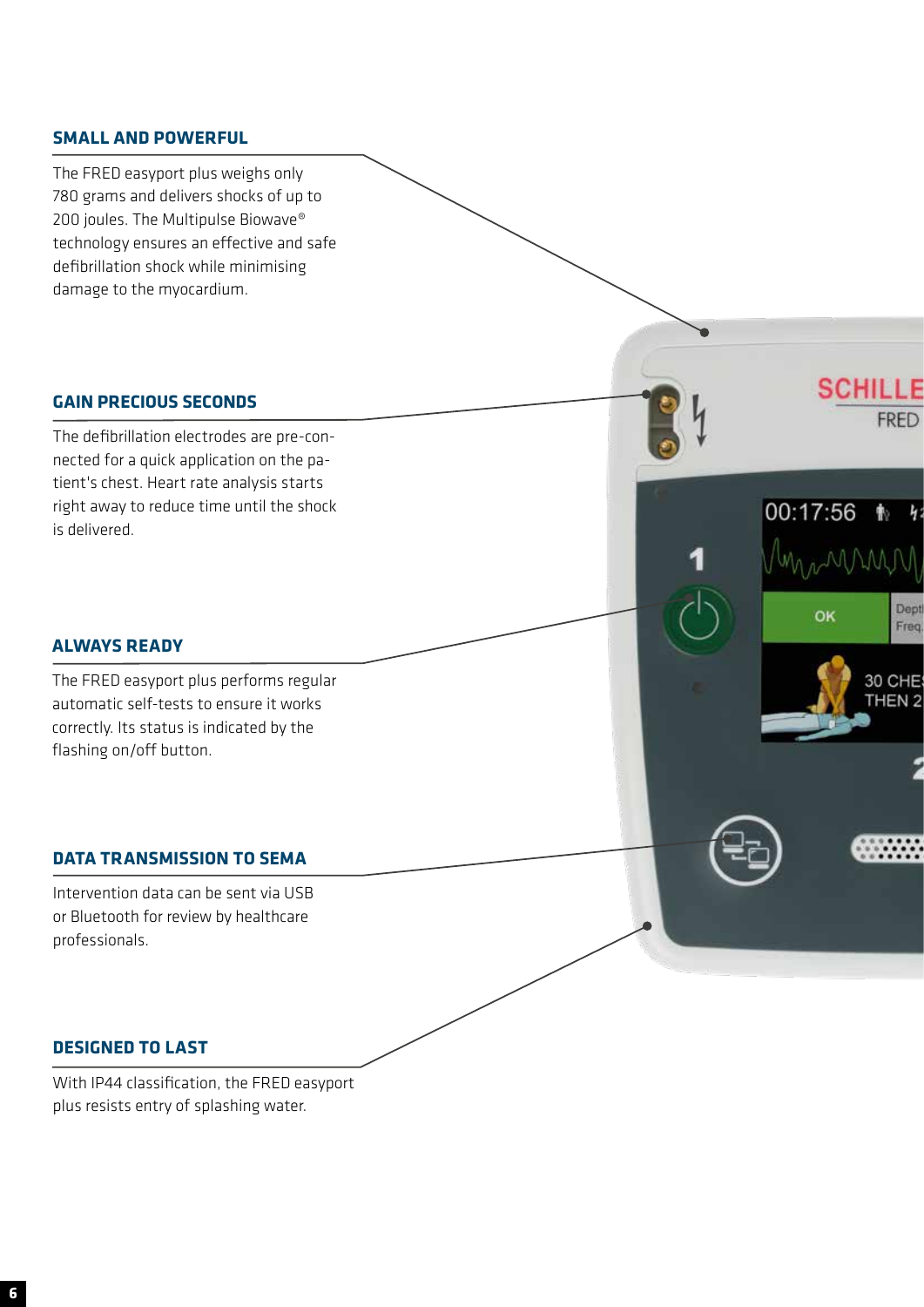#### **POCKET-SIZE DEFIBRILLATOR**

The FRED easyport plus measures only 150 x 143 millimeters – this photo shows its original size (1:1)!

#### **SUITABLE FOR ALL ENVIRONMENTS**

The FRED easyport plus has a large colour LCD screen which automatically adjusts its brightness to help visualise indications at a glance.

#### **INTUITIVE PAEDIATRIC MODE**

While using the same electrodes, just press this button to change the patient mode.

#### **CPR FEEDBACK**

The integrated metronome sets the correct rhythm and guides the rescuer during the intervention.

In addition, the ARGUS LifePoint sensor assists the rescuer with audible and visual cues on screen to ensure effective chest compressions.

#### **OPTIMISED USER INTERFACE**

Three simple steps with illustrations and spoken instructions for a clear understanding.